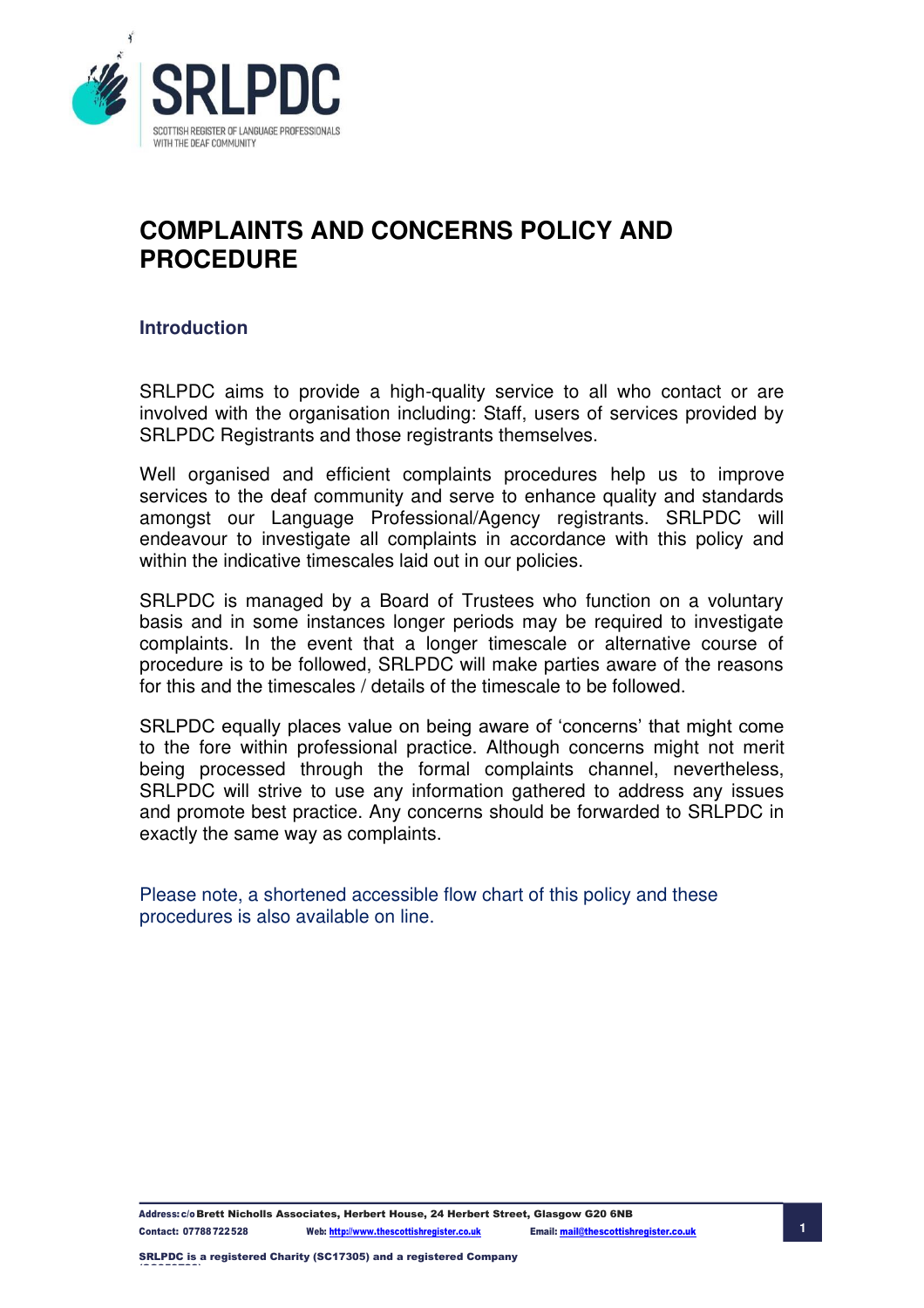

## **1. COMPLAINTS AGAINST SRLPDC**

SRLPDC seeks to ensure that all of its stakeholders are aware of how they can raise complaints in relation to SRLPDC's operations. Accordingly, where individuals or organisations have a complaint against SRLPDC or its staff or charity trustees, such complaints shall be dealt with in accordance with the details that follow:

## **1.1 Complaints by SRLPDC Staff:**

All staff are provided with a copy of the internal SRLPDC grievance procedure under which they may raise any matters arising in relating to their employment with SRLPDC.

#### **1.2 Complaints by users of Sign-Language Interpreting / Language Professional services:**

Where persons or organisations other than SRLPDC staff or SRLPDC registrants wish to complain about the actions or decisions of SRLPDC or its staff, the *SRLPDC Complaints Procedure (attached)* should be followed*.* 

## **1.3 Complaints by SRLPDC Registrants:**

SRLPDC is a charitable company limited by guarantee. Registrants hold specific rights in relation to its operation - these rights are contained within and are properly dealt with in terms of SRLPDC's Articles of Association.

Separately, SRLPDC registrants are entitled to appeal decisions taken by SRLPDC relating to matters of accreditation, registration or adherence by a registrant to the SRLPDC Principles of Professional Practice (PoPP).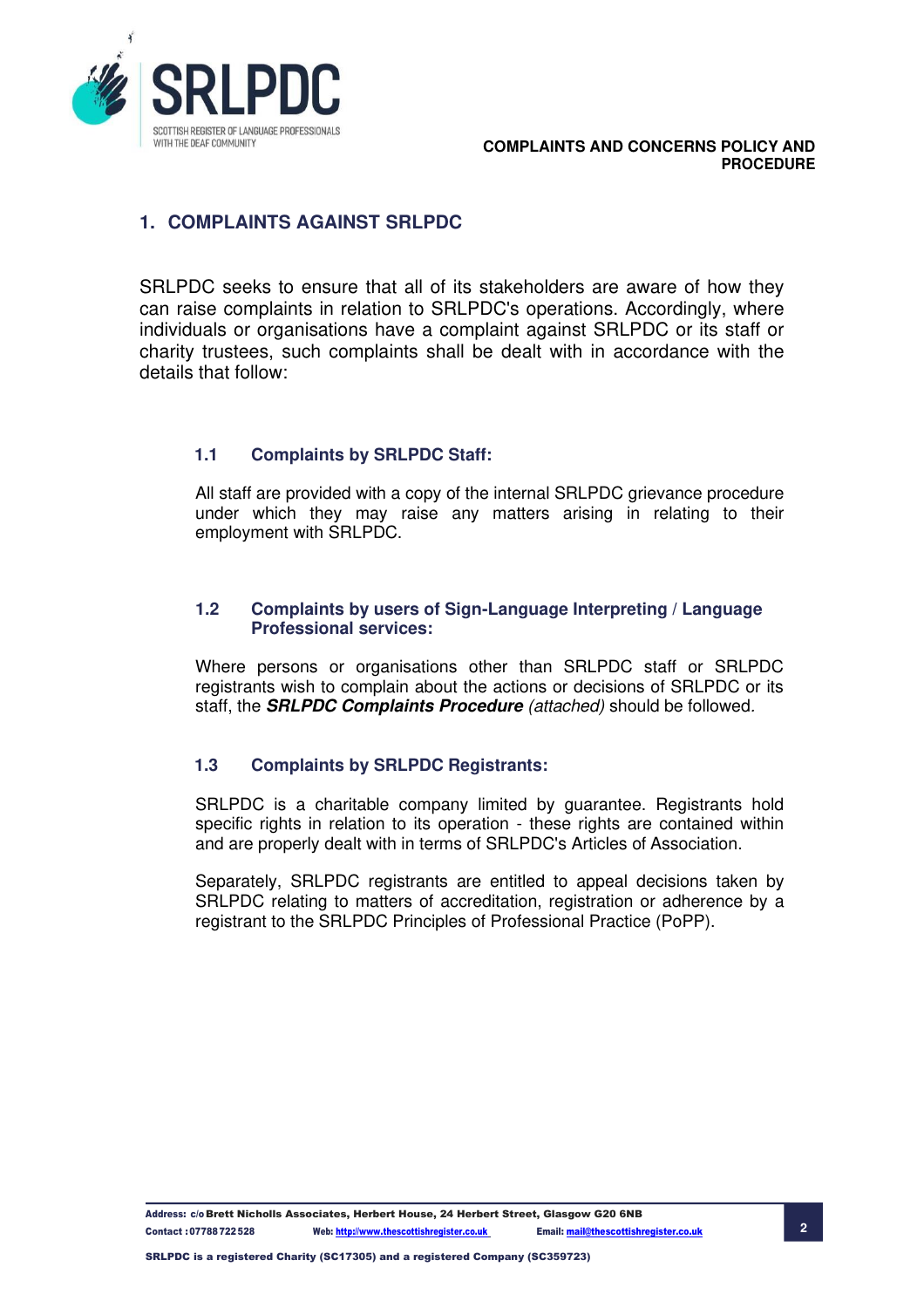

## **2. COMPLAINTS AGAINST LANGUAGE PROFESSIONALS/ AGENCIES INVOLVED IN PROVIDING AN ASSOCIATED SERVICE**

SRLPDC does not have any remit to investigate complaints against individual sign language interpreters/ language professionals or agencies that are not SRLPDC registrants. If the complaint concerns a non-SRLPDC registrant or registered agency, contact should be made with the registration body to which that language professional/agency is registered.

Where a language professional/agency is a registrant with SRLPDC, and is subject to SRLPDC requirements relating to registration and maintenance of standards, it is not the case that SRLPDC can, or will, automatically get involved with all complaints that are directed at that language professional/registered agency. SRLPDC will only become involved where a complaint concerns the failure of a registrant/registered agency to meet a specific SRLPDC standard or requirement.

### **2.1 Complaints by users of Language Professional services**

Where issues arise concerning services provided by registrants, most may be resolved by direct contact with the registrant themselves. If issues cannot be resolved in this way and the registrant was booked through an agency, the issue should be raised with the agency. SRLPDC requires its registered agencies, as part of SRLPDC registration processes, to have in place and operate complaints policies.

Relevant to the above, users of Language Professional services, may wish to note the Principles of Professional Practice applicable to all SRLPDC registrants /registered agencies.

Where users of language professional services are unable to achieve resolution of issues arising with a registrant in terms of the above and, if an issue involves a SRLPDC registered practitioner or agency failing to meet specified SRLPDC standards or requirements, the matter can be referred to SRLPDC by way of a formal complaint in terms of the *SRLPDC Complaints Procedure (see below).* 

Separate to the above, SRLPDC is, of course, at all times available to assist members of the deaf community and users of language professional services, including providing general advice in relation to all matters relating to access and use of language professionals [including how to resolve issues that have arisen when using a particular practitioner or agency.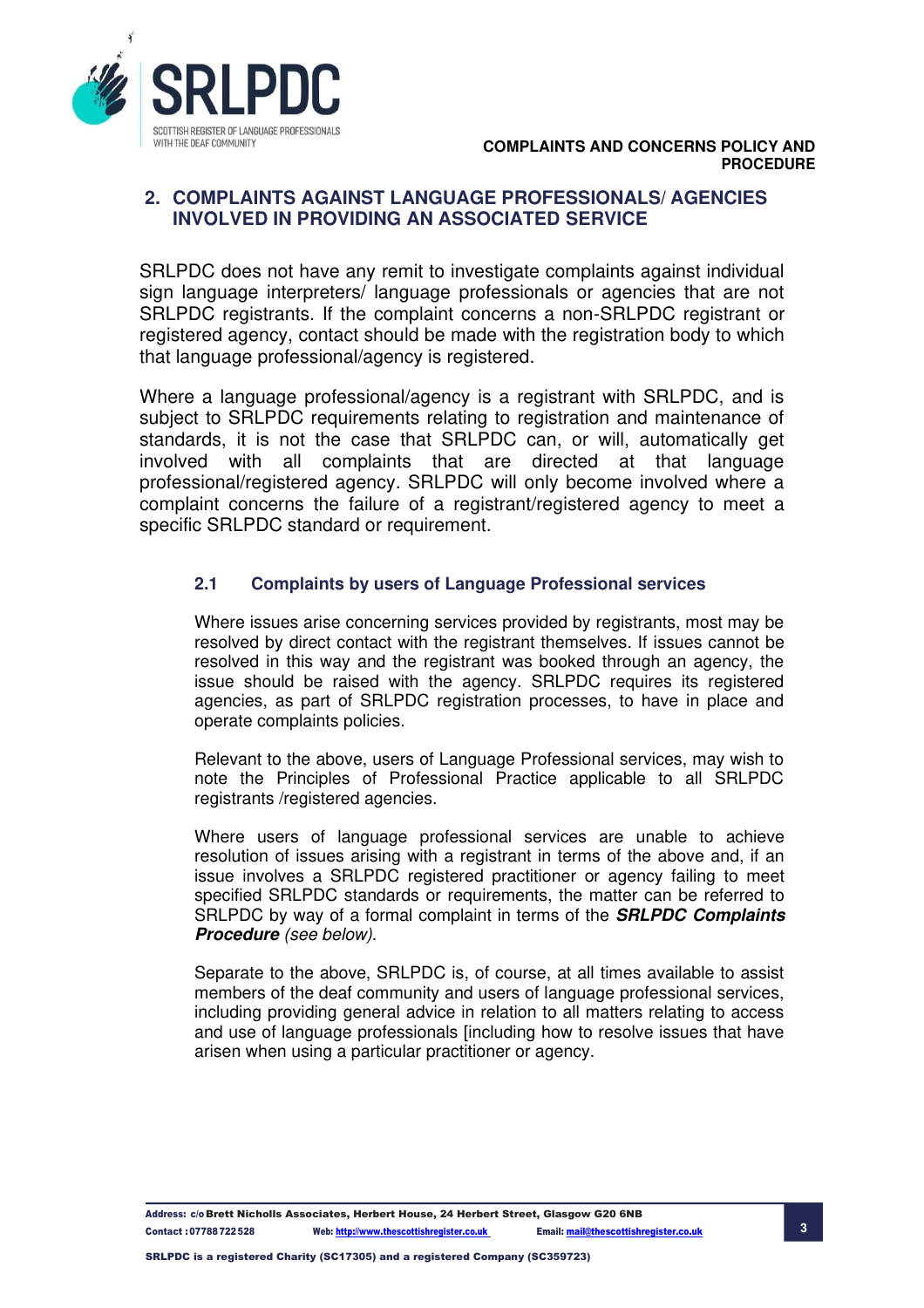

### **2.2 Complaints by one SRLPDC registrant against another**

Where a complaint arises between SRLPDC registrants, SRLPDC will only become involved if a complaint relates to a registrant's failure to meet specified SRLPDC standards or requirements. If a complaint between registrants involves such a matter, the matter can be referred to SRLPDC by way of a formal complaint in terms of the *SRLPDC Complaints Procedure*.

### **3. FURTHER INFORMATION IN RELATION TO SRLPDC COMPLAINTS PROCEDURE**

Complaints should be submitted in writing; by email or by means of video letters.

SRLPDC exists to improve and enhance the standards of language professionals' services in Scotland, particularly for the benefit of the deaf community. Please contact a member of the SRLPDC Registrar should you require any further information in relation to **SRLPDC Complaints Policy & Procedure** and/or how to submit a complaint.

#### **PROCEDURE**

The following are covered by this procedure.

- **1. Complaints against SRLPDC,** including complaints relating to:
	- SRLPDC staff/ contractors; or
	- The Board of Trustees or a particular Trustee
- **2. Complaints against SRLPDC registrants**  (including registered agencies).

*Please note that SRLPDC can only investigate complaints against registrants/agencies that are registered with SRLPDC and SRLPDC will, under this procedure, only investigate complaints that concern the failure of a registrant/registered agency to meet standards or requirements specified by SRLPDC.* 

Complaints should be submitted, in the first instance, to:

The Registrar SRLPDC c/o Brett Nicholls Associates, 63 Ruthven Lane, Glasgow G12 9BG Or submitted via email to [mail@thescottishregister.co.uk](mailto:mail@thescottishregister.co.uk)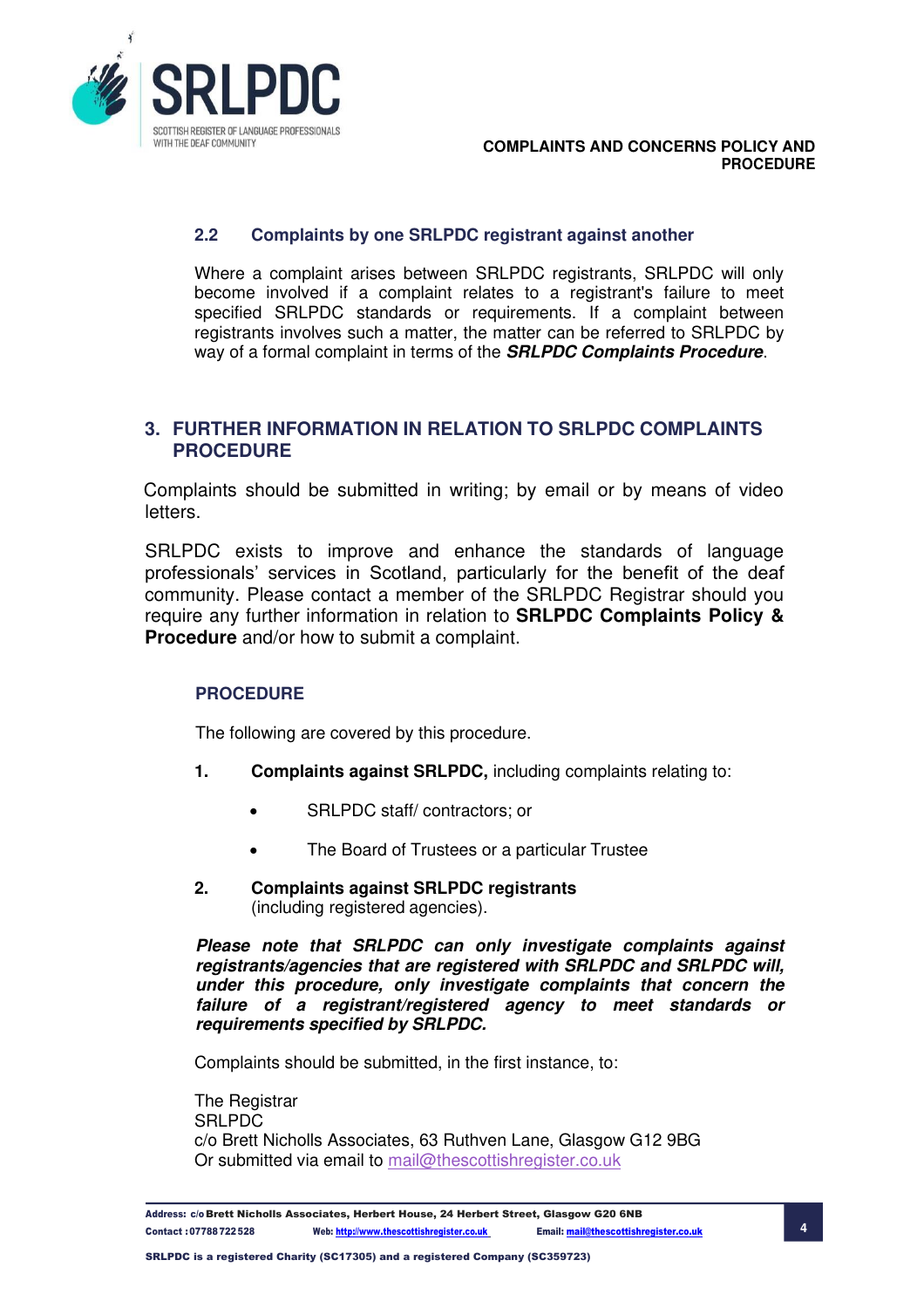

## **Stage 1 – Submission of Complaint and Acknowledgement**

- In the case of a complaint against an individual registrant /registered agency, SRLPDC will check whether steps have been taken to resolve matters direct with the practitioner/agency.
- In the case of a complaint against an individual registrant/registered agency, SRLPDC will check that the complaint concerns failure to meet a specified SRLPDC standard or requirement.
- An acknowledgement will be sent to the Complainant, indicating the identity of the person that SRLPDC proposes investigates the Complaint and the names of the individuals on the SRLPDC Board of Trustees that it is proposed will decide matters relating to the Complaint.
- The person complained of shall be informed:
	- *(i) that a complaint has been raised:*
	- *(ii) of outline details of the matters complained of and the identity of the Complainant;*

*Note: Complainants should be aware that SRLPDC will, in most circumstances, require to disclose the Complainant's identity to the person complained of.* 

- *(iii) of the identity of the person that SRLPDC proposes investigates the complaint; and*
- *(iv) of the names of the individuals on the SRLPDC Board of Trustees that it is proposed will decide matters relating to the complaint.*
- Provided that they respond within 5 working days of receiving notification, giving reasons as to why the person scheduled to investigate the Complaint or any other member of the SRLPDC Board of Trustees would not be neutral, the person complained of or the Complainant may request that SRLPDC Board make alternative arrangements for dealing with the complaint.
- SRLPDC may suggest alternative individuals to be involved in investigating/deciding on the complaint.
- If it proves impossible to agree on neutral persons on the SRLPDC Board to investigate and then decide on the complaint, the SRLPD Board may appoint an external party to investigate matters.

## *Indicative Timescale: 6 weeks from acknowledgement of receipt*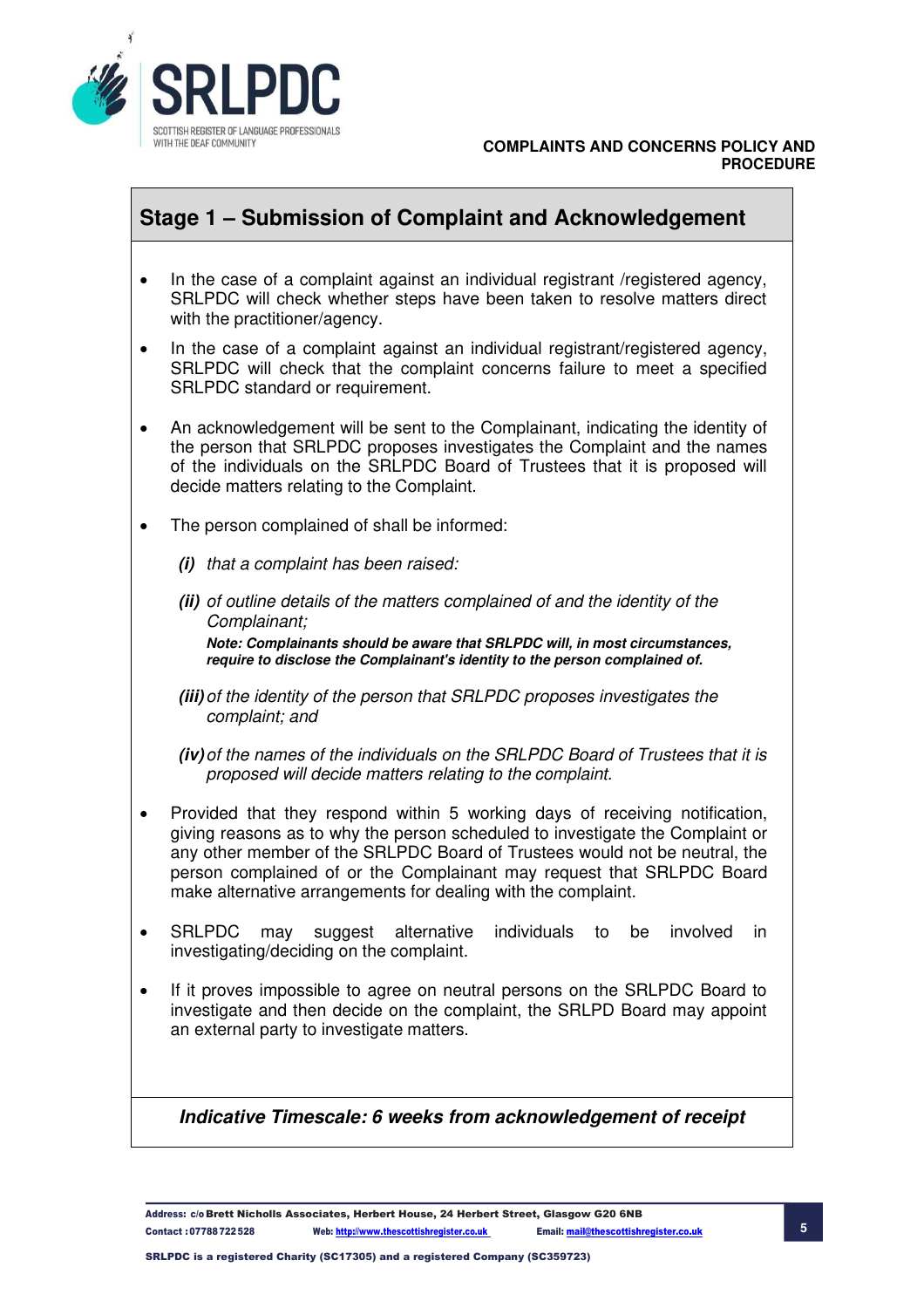

#### **COMPLAINTS AND CONCERNS POLICY AND PROCEDURE**

# **Stage 2 – Initial Investigation**

• Investigation of the complaint will commence.

*Note: to ensure effective governance, the SRLPDC Board will be updated to the effect that a complaint has been received. Where the complaint is of a serious nature the Board will also be provided with a very brief outline of the subject matter of the complaint. However, in order to ensure no conflict at any appeal stage, no in-depth details will be provided to the SRLPDC Board.* 

- Investigation will include:
	- Communicating with the Complainant, where possible by way of face–to– face meeting(s);
	- Communicating with any relevant individual(s) complained of, where possible by way of a face-to-face meeting;
- The complaint investigator will produce a report summarising findings in relation to the matters complained of and their recommendations as to any proposed actions (the Report).

*Indicative Timescale: 6 weeks from acknowledgement of receipt* 

## **Stage 3 – Decision by Complaints Committee**

- The Board of Trustees (*to exclude the chair of SRLPDC so that they may conduct or coordinate any relevant appeal*), or such other body or person put in place pursuant to Stage 1, will make a decision in relation to the complaint based on the Report.
- Where necessary, prior to the above, the appointed members from the Board of Trustees, or such other body or person put in place pursuant to Stage 1, may request further investigation in particular areas, or discuss and make amendments to the Report, prior to reaching its decision.

## *Indicative Timescale: 3 weeks of the Report being produced*